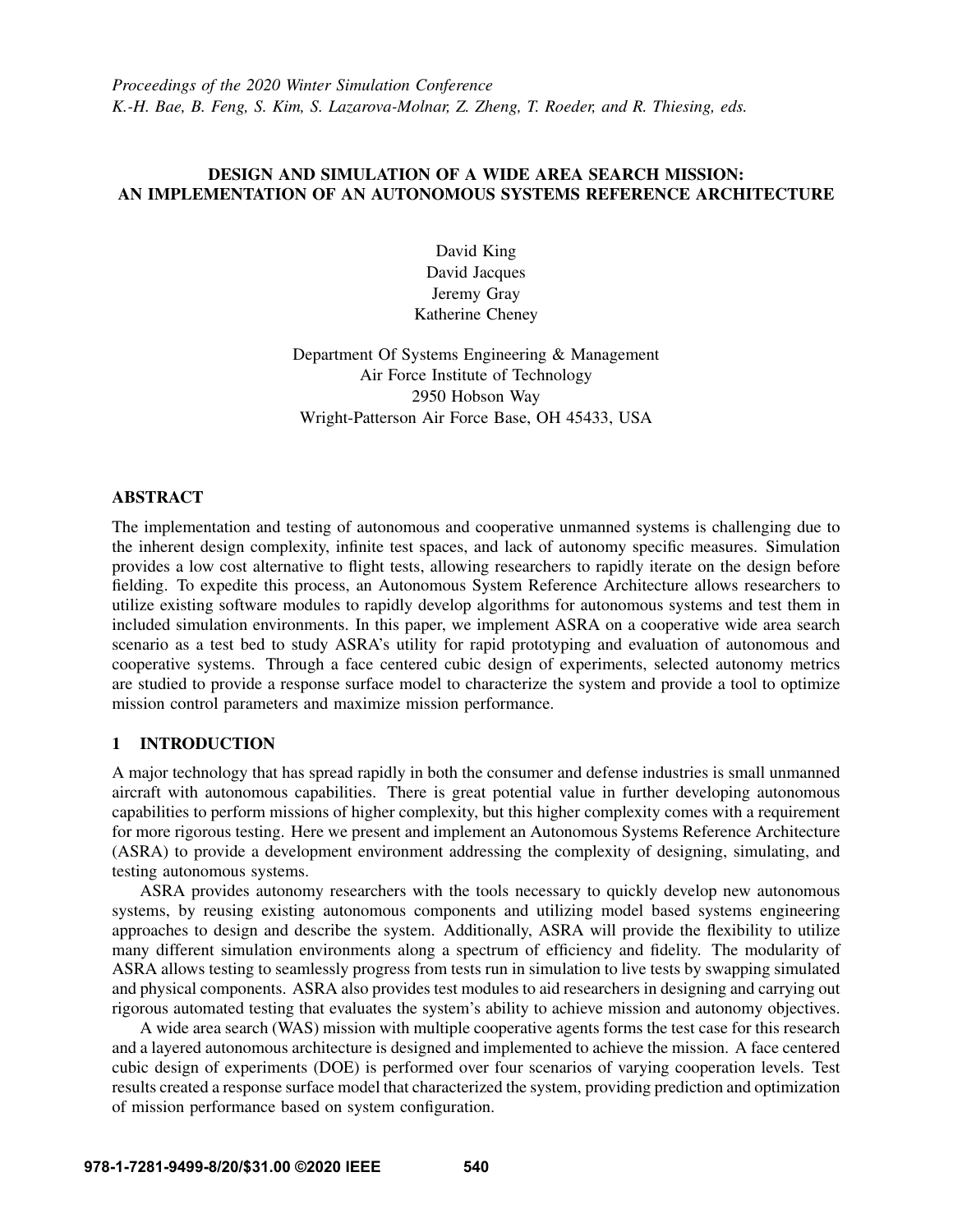### 2 BACKGROUND INFORMATION

# 2.1 Cooperative Wide Area Search

One of the many applications of unmanned aerial systems (UAS) is wide area search with the goal of efficiently searching a large area to detect and identify targets in an unknown environment. There are multiple characteristics that define these scenarios such as the search area size and search pattern, as well as target density, distribution, and movement. Two metrics commonly used to evaluate wide area search and attack scenarios are area coverage rate and false target detection rate [\(Jacques and Pachter 2004\)](#page-11-0), with the latter being largely dependent on sensor performance. These sensors can be modeled with a confusion matrix which uses empirically derived probabilities to determine how encountered targets are sensed. For a binary confusion matrix, the designer defines the sensor's probability of true target recognition,  $P_{TR}$ , and probability of false target recognition, P<sub>FTR</sub>. Probabilities of 1 describe a perfect sensor and their complements determine the probability of incorrect target recognition, simulating Type I and Type II errors. This modeling approach is readily expandable to scenarios with more than two types of targets.

The WAS problem's main limitation of resources can be addressed through the application of multiple agents assigned to the same mission area. Previous research applied to the munition problem has shown that the application of cooperation to a problem does not guarantee improved results and thus should be thoughtfully applied [\(Dunkel 2002\)](#page-11-1). It has been found that cooperation yields the greatest improvement when sensor performance is relatively poor [\(Dunkel 2002\)](#page-11-1) and when the number of deployed agents is scaled according to the target density [\(Park 2002\)](#page-11-2).

When designing a cooperative system, the distribution of decision making is a key component that defines the performance during mission anomalies such as loss of agents or communication. A decentralized control structure allows agents to share decision making responsibilities, making the system more robust to the loss of an individual agent. With decentralized control, each agent must run decision making logic such as an algorithm that calculates the utility for each agent to go confirm a target or alternatively to continue searching for undeclared targets, choosing the task with the highest utility [\(Gillen 2003\)](#page-11-3).

#### 2.2 Autonomous Architectures

Autonomous system architectures have progressed from deliberate "sense, plan, act" loops to reactive architectures capable of faster execution, but lacking higher level planning [\(Murphy and Arkin 2000\)](#page-11-4). While each of these architectures have their applications, the common standard first proposed by [Gat](#page-11-5) [\(1998\)](#page-11-5) combines them into a 3 layer architecture with a deliberator, sequencer, and controller to provide a system that can keep up with dynamic environments but still achieve high level goals. The deliberator layer develops a world model to drive high level planning and sends associated goals to the sequencer. The sequencer executes these goals by selecting the appropriate controller behavior, or sequence of behaviors that achieves the current goal, monitoring the behavior for anomalies, and then reporting to the deliberator the status of the current goal, which can be considered in the deliberator's planning. The controller executes the specified behaviors, converting sensor inputs to actuation outputs. A fourth layer, the coordinator, can be added for multi-agent cases above the deliberator to act as a mediator between agents, processing information on all agents, determining cooperation level utilities, and passing necessary information to the deliberator, enabling high functioning, multi-agent integration [\(Hooper and Peterson 2009\)](#page-11-6).

### 2.2.1 Unified Behavior Framework

The Unified Behavior Framework (UBF) [\(Woolley and Peterson 2009\)](#page-11-7) standardizes the behaviors and their interfaces that run in the controller. The UBF structures behaviors in a composite pattern which allows for behavior reuse, where composite behaviors can be built from a set of atomic leaf behaviors. By arbitrating multiple behavior outputs into a single output, composite behaviors achieve goals that the individual behaviors on their own do not. Behaviors are encapsulated in a standard form such that each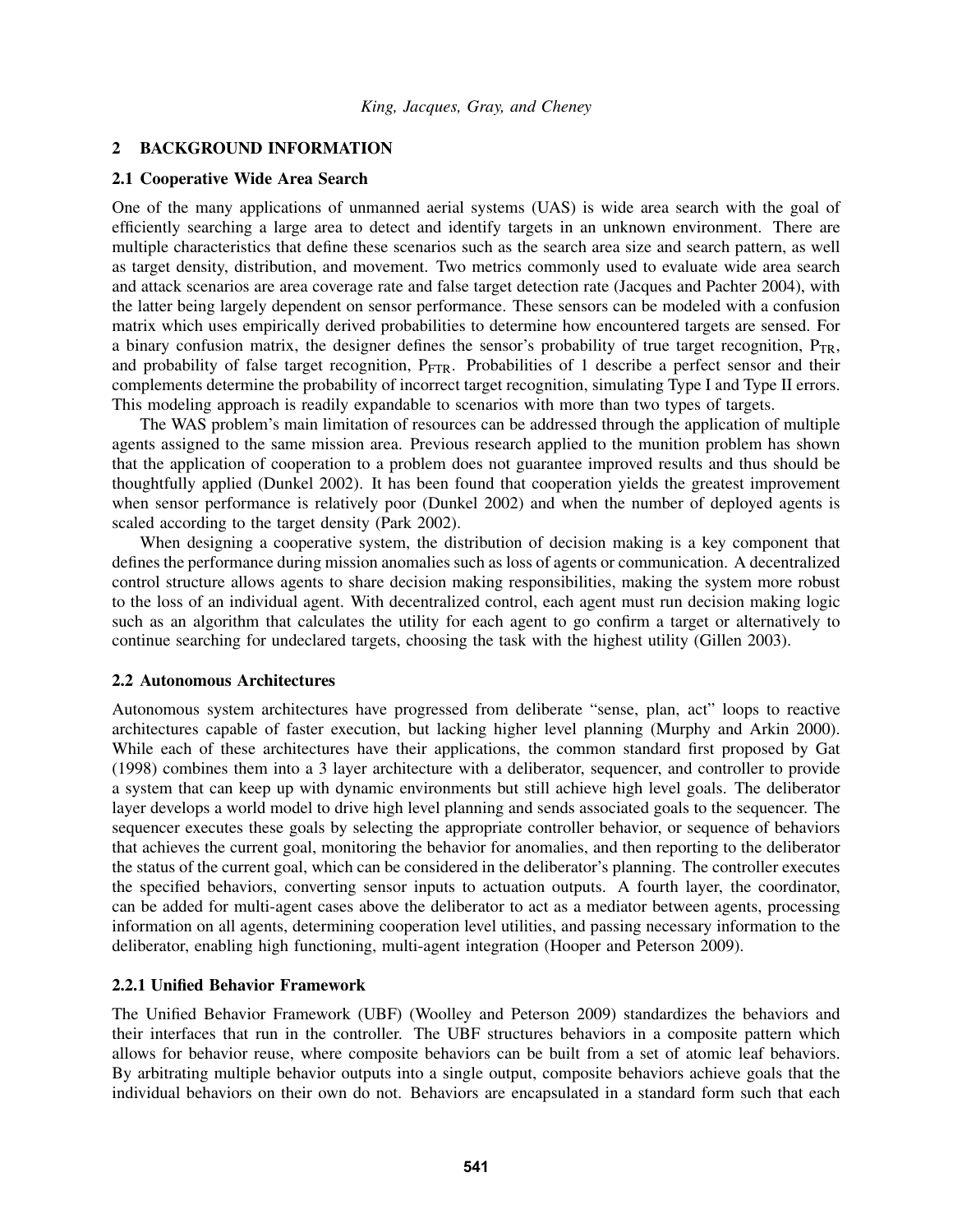behavior is externally handled identically, given a perceived state input and returning an action output. The UBF offers a flexible environment to adjust behavior control structures during execution as the appropriate structure or combination scheme for different tasks may vary.

### 2.3 Autonomous Systems Reference Architecture

The Autonomous Systems Reference Architecture aims to provide an environment for autonomy researchers to quickly develop complex autonomous systems in a variety of domains using reusable and modular components [\(Gray and Jacques 2019\)](#page-11-8). The reference architecture is modeled in SysML using the model based systems engineering tool, Cameo System Modeler. This approach provides multiple levels of abstraction and brings out details of the architecture, interfaces, and concepts.

At the highest level of abstraction, the autonomous system interfaces with its environment through its action outputs, communication with other agents, and environmental precepts. The next level, shown in Figure [1](#page-2-0) models the three levels of an agent system. The autonomy layer consists of a software agent, where the autonomy architecture resides, which interfaces with the hardware layer through the hardware interface layer. This interface layer moderates their interactions with a standardized messaging structure which allows for modularity of hardware and autonomy layers. For the hardware layer, ASRA has existing modules to interface with the Ardupilot Software in the Loop (SITL) autopilot and a lightweight point mass simulator, referred to herein as the particle simulator. Researchers can transition from a simulated environment to a real world environment by simply swapping out the hardware layer. For example, Ardupilot SITL is a software representation of the Ardupilot autopilot in a simulated world environment, so researchers can make this change and transition from simulation to flight testing without any major modifications to the rest of the software. Additionally, this provides a digital twin capability, where the autonomous software agent can run simultaneously on a physical and simulated agent, with the main difference being what is running in the hardware layer. The next lower abstraction level in Figure [2](#page-4-0) models an instantiation of the software agent. This instantiation utilizes a four layer architecture with complex perceptors to develop world perception from sensor information; this level could be implemented with other architectures such as a simple reactive controller, or reinforcement learning.



<span id="page-2-0"></span>Figure 1: Model of an agent system architecture with the Hardware Interface Layer handling the interface between modular Hardware and Autonomy Layers.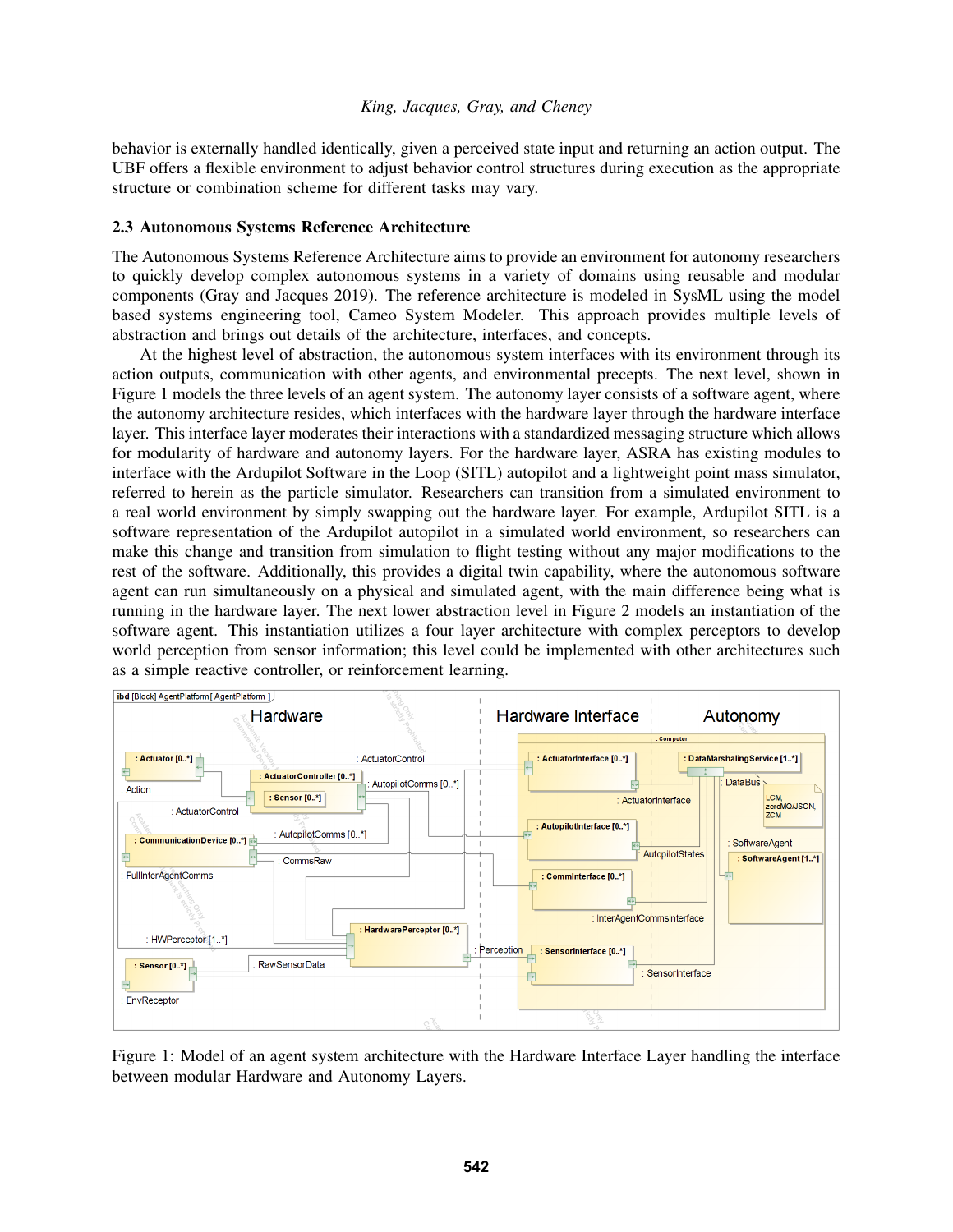# 3 COOPERATIVE WIDE AREA SEARCH CONCEPT

A simplified version of the WAS concept was implemented, where one or more agents searching a defined area attempted to find all targets in search mode to get an initial classification, and refine that classification with a confirmation at a lower altitude (notionally, to improve sensor resolution). The confirmation could be performed by either the original searching agent in a single agent case or another agent in the cooperating cases. This provided a mission with competing goals: to efficiently find and accurately classify as many targets as possible in a given search area.

All homogeneous multi-rotor agents had identical binary confusion matrix sensor models with circular field of views. The confusion matrix probabilities were degraded based on a chosen best case Ground Sample Distance or minimum altitude. This resulted in an altitude where flying higher increased area coverage rate but degraded sensor performance, but flying lower than this minimum altitude did not improve sensor performance any further than the best case. The minimum altitude was selected as the agents' confirm altitude, so the higher search altitude diminished sensor quality by some factor. Only the first target appearance in the field of view prompted a detection or classification declaration.

A distribution of real and false targets was implemented to test the sensor's false alarm errors (Type I) and missed detection errors (Type II). These targets were uniformly distributed across the search area for each trial and kept static throughout the simulation. The agents searched in a "lawnmower" pattern with spacing determined by the sensor field of view and search altitude to provide maximum coverage of the search area in a minimum number of passes. This put classification accuracy and area coverage rate at odds as both could not be maximized for the same mission parameters. Additionally, each agent had a fuel usage model that limited endurance and would trigger a return to launch (RTL) condition to ensure that the vehicle returned home with a 20 percent fuel reserve.

The scenario was run at four levels of cooperation to study their effects on system performance. First, the single agent case provided a baseline to test the basic autonomy and ASRA's performance. Then, three more levels of cooperation were run to provide a spectrum of cooperation. An additional case was run on the final, moderate cooperation case that specifically tested the WAS system's ability to compensate for an agent falling offline. To test this, one agent was initialized with a low fuel capacity, causing it to RTL early in the mission. The remaining agent would then continue searching the total area, taking over the area left by the other agent. The RTL agent could then return to the mission but could only confirm already found targets.

#### Tested Cooperation Levels:

- 1. Single Agent Case One agent searches and confirms the entire search area.
- 2. Complementary Agent Case Two agents split the search area and individually search and confirm their halves.
- 3. Extreme Cooperation Case Two agents split the search area, search their halves, and immediately confirm any target the other agent finds.
- 4. Moderate Cooperation Case Two agents split the search area, search their halves, and use a utility function to determine the value of confirming any target or continuing search.

The scenario and cooperation levels were designed to tax the system in multiple ways, providing a means to analyze how implementing cooperative agent interactions on an implementation of autonomy can alter mission effectiveness. Many elements could have been added to the scenario such as multiple target types and target priorities, persistent surveillance tasks, more agents, moving targets, or a more advanced simulation environment. Variations such as these are subjects of planned future research.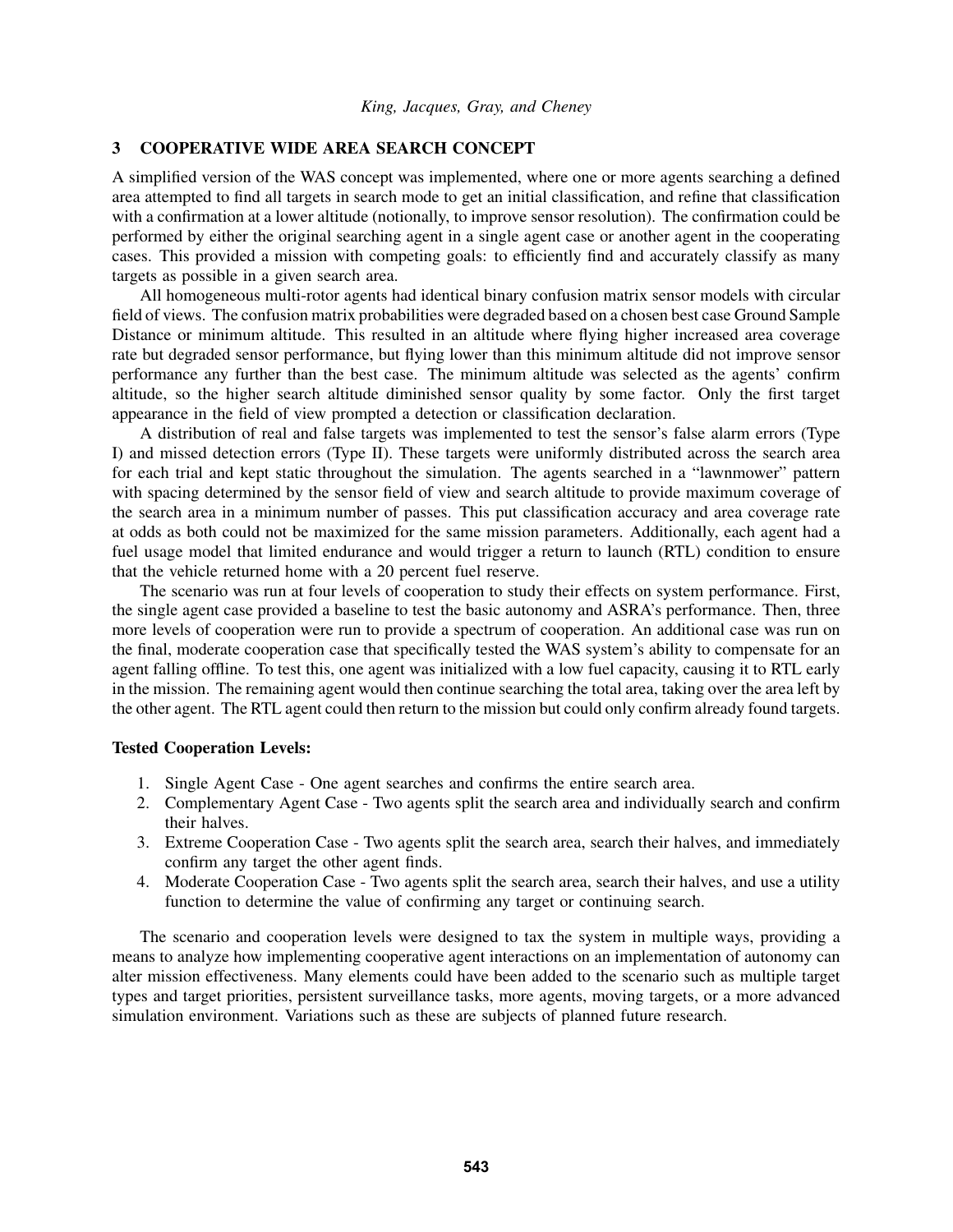#### 4 ASRA IMPLEMENTATION

### 4.1 Software Design

This research implemented ASRA with a three layer architecture for the single agent case initially. This was expanded to the four layer architecture to provide the additional coordinator layer needed for the cooperation cases. The software instantiation of this architecture was written in Python and the communication interface between the discrete software modules forming each layer was provided by Lightweight Communications and Marshalling (LCM), a publish/subscribe messaging model utilizing UDP multicast. The connections and 12 LCM messages sent between modules are shown in Figure [2.](#page-4-0)



<span id="page-4-0"></span>Figure 2: The four layer architecture required 12 LCM message types to communicate between its 5 discrete software modules in each agent as well as between agent coordinators.

### 4.1.1 Controller

The controller was structured following the UBF and consisted of a behavior hierarchy, an executive, and behavior controller. The behavior hierarchy was manually created in the setup script as a single level of leaf behaviors from the behavior library because composite behaviors were not required to provide the necessary functionality. The implemented leaf behaviors were Takeoff, Land, FlySearchPattern, FlyConfirmPattern, GoToWaypoint, and HoldXYZ.

While not used in the experiment trials, composite behaviors were developed and tested to study the process of building a multi-level behavior hierarchy to achieve more complex agent behaviors. With ASRA and the UBF, building and testing composite behaviors by combining multiple leaf behaviors was a straightforward task. For example, a SearchAvoid composite behavior was created to fly the search pattern while avoiding a position in the middle of the search area. The composite behavior combined these two behaviors with the vector sum arbiter to smoothly route around the avoid location during the search pattern, effectively bending the search pattern passes away from the avoid point. By combining individually tested leaf behaviors, advanced composite behaviors can be built up in just a few minutes in ASRA.

The second piece of the controller layer is the executive which handles the higher level interface with other layers. The executive determines the behavior that should be active based on the task plan it receives from the sequencer. The executive then calls the behavior controller to generate an action by sending the current behavior a stateblock of the necessary sensor inputs. These behaviors take in position data, determine where the agent is and where it needs to go, and decide on the appropriate actuation required to get there. The behavior then outputs an action which includes a weight, an action complete boolean, and an actuator command containing motor controls such as 3D velocity. This action gets passed to the hardware interface layer shown in Figure [1,](#page-2-0) which handles the transfer to the hardware layer so that behaviors require no change when running in simulation or with physical hardware.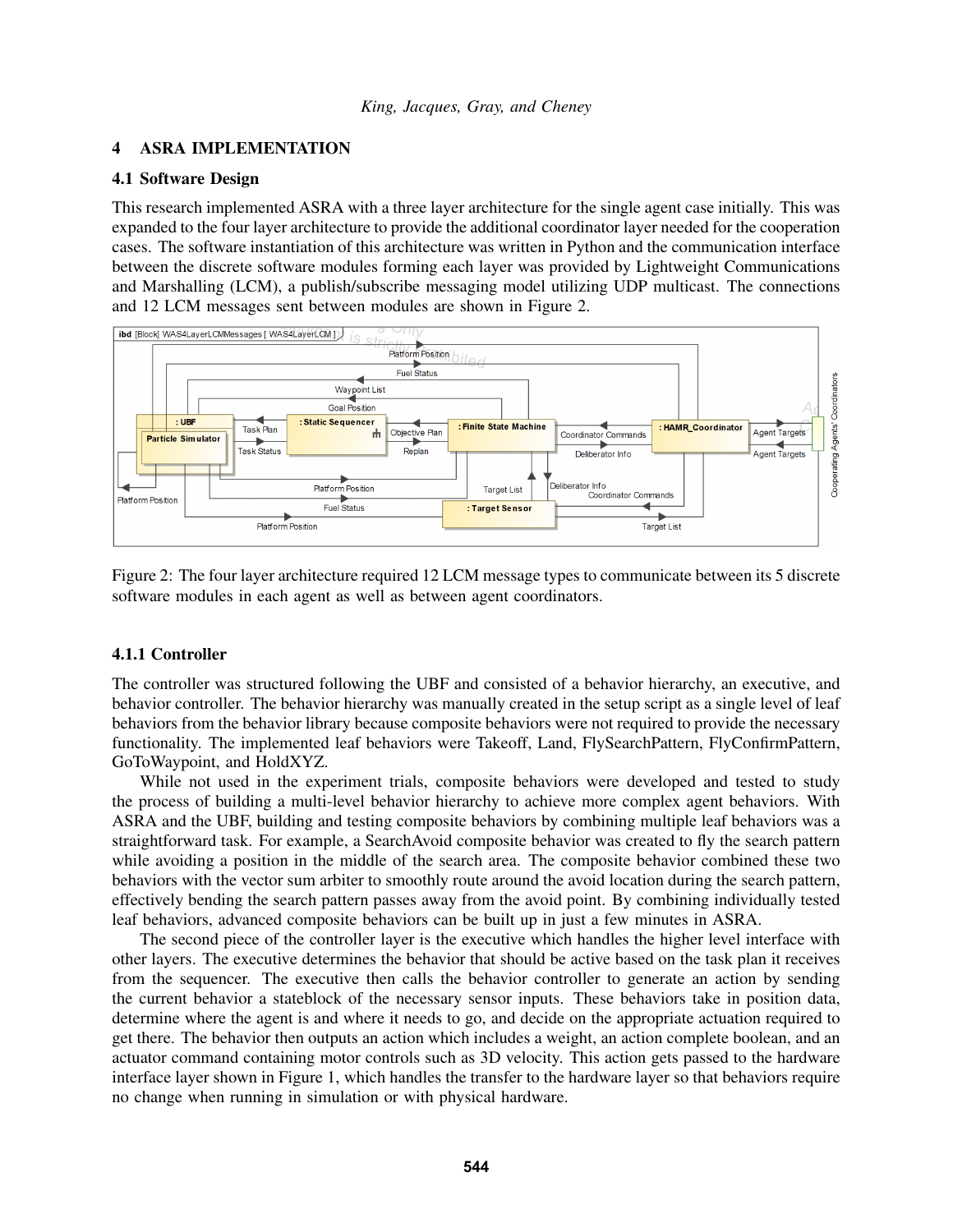The particle simulator and Ardupilot SITL were interchangeable and interfaced with the behavior controller. The controller's execute action callback determines what software module handles the behaviors' action outputs in the execute action method, so the simulator of choice was set as this execute action callback. When using Ardupilot SITL, the callback is set as an interface that converts the action output's motor commands to control messages understood by SITL. When using the particle simulator, the callback was set as the simulator's update position function. This function takes in the action output's motor commands and steps forward one simulation step which updates the agent position and agent position LCM message.

#### 4.1.2 Sequencer

The sequencer handles the conversion of the deliberator's objective plans to individual tasks sent to the controller. For this research, tasks and behaviors were mapped one to one so objectives were only broken down to tasks, not needing to be broken down further to separate behaviors. The objective plans could include one to many objectives, each with a sequence number and activation priority. From the objectives, the sequencer creates a list of tasks in the order of each objective's sequence number and activation priority.

When a task plan is created, the sequencer commands the controller to start the first task and then monitors its status. When the controller notifies the sequencer that the current behavior has completed the task, the sequencer commands the next task to begin. If it was the final task, the sequencer notifies the deliberator that the current objective plan is complete, so the deliberator can send the next objective plan.

### 4.1.3 Deliberator

The deliberator provides the high level decision making for the WAS agent and was implemented as a finite state machine. For the single agent case, the main flow of the state machine consisted of Ingress, Search, Confirm, and Egress with transitions triggered by the sequencer notifying the deliberator that the current objective plan is complete. Deviations from this flow were only caused by a return to launch condition due to a low fuel status, or the decision to go confirm an unconfirmed target in the cooperation cases. Additionally, the deliberator performed functions such as search pattern generation, fuel status monitoring, target sensor control, and cooperative utility calculations. The deliberator interfaces with every other software module in order to receive the necessary information to perform these functions.

For the multi-agent cases, the deliberator received information on other agents from the coordinator and considered that in its decision making process. In the moderate cooperation case, a cooperative utility function was run by the deliberator to determine the utility for all agents to confirm any unconfirmed target. All agents ran identical cooperation algorithms based on global agent information; information loss and limited transmission range are subjects of ongoing research. With the assumption that all agents perform identical utility calculations, the agent with the highest utility is free to go confirm a target without requiring acknowledgement from others. By removing this step, agents respond to the environment faster by immediately making decisions instead of waiting for responses from all other agents.

Agents were limited to claim three targets at a time to confirm in order to distribute the work evenly throughout the group. Agents published these to the group and other agents simply excluded these targets from their consideration which did not require an additional deconfliction step. While the utility function was designed to accommodate many agents, it was only tested on two agent missions as shown in Figure [3.](#page-6-0) This confirm utility function was based on the following equally weighted, individual values and was finally compared to a threshold to ensure the utility was great enough before confirming a target.

- Distance from agent to target: When the distance is shorter, the utility is higher, prioritizing agents closer to the given target.
- Agent's fuel status: Agents with more fuel are assigned a higher utility value because the probability of reaching the target and returning to their search region to continue doing usefull work without running out of fuel is higher.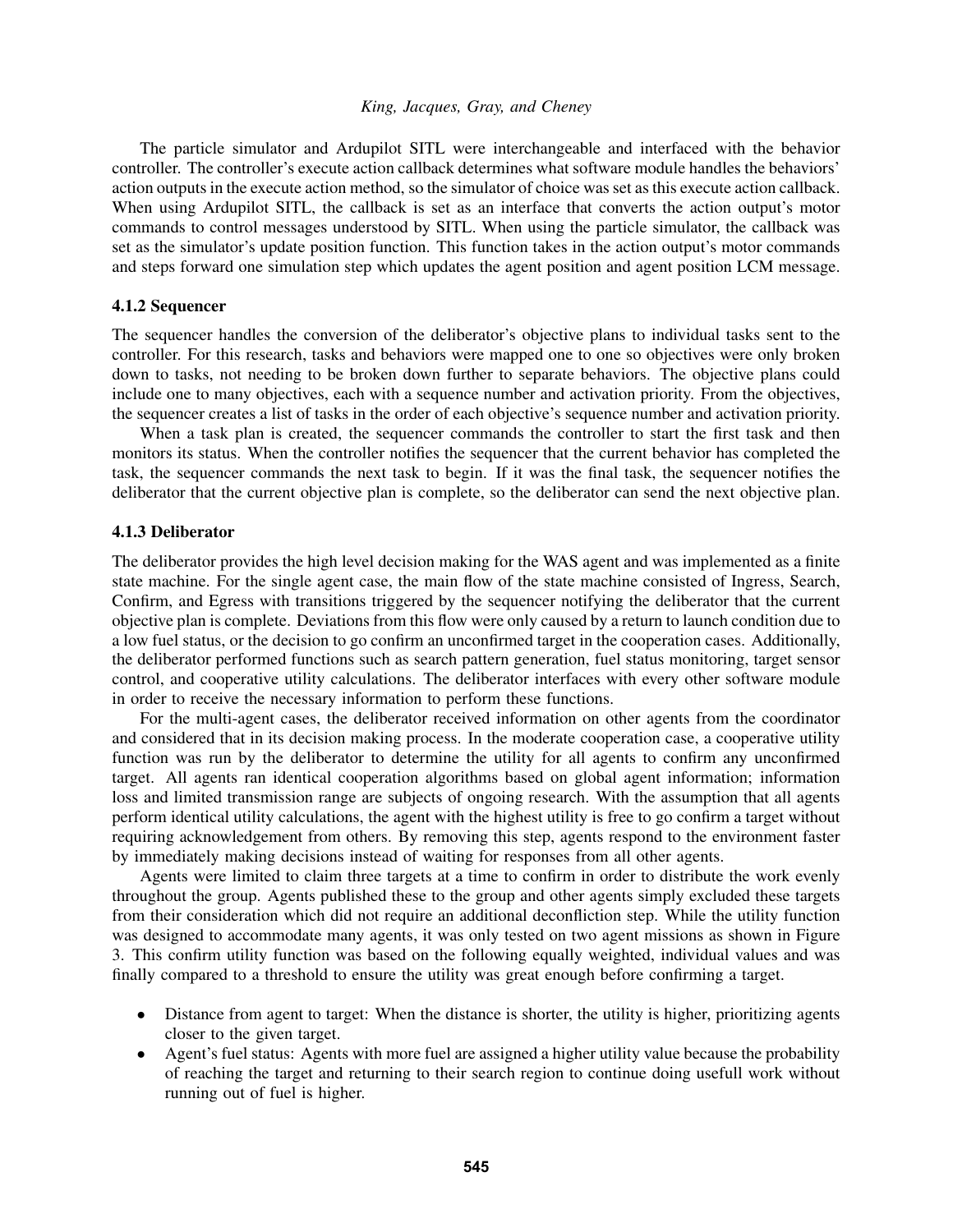- Number of targets agent already found: Agents that have already found many targets should shift to confirm those targets. Their utility value increases as they find more targets, encouraging them to stop searching and go confirm.
- Agent's search area completion status: Agents that are finished searching their region are assigned a higher value than agents still searching. This is to encourage agents who finished searching to go confirm targets over agents still searching.
- Number of agents finished search: When many agents have completed searching, the remaining searching agents should be discouraged from confirming. By adding less value to all agents when many agents have completed search, the threshold is effectively raised to keep the remaining searching agents from stopping search to confirm.
- Agent's loiter status: Similar to the search completion status value, agents in the loiter state are assigned a higher confirm value to encourage loitering agents to go confirm a target over an agent already confirming a target.



<span id="page-6-0"></span>Figure 3: A top view of the moderate cooperation mission with a utility function driving confirm decisions. By tuning utility parameters, immediate confirmations can be balanced with post-search confirmations.

#### 4.1.4 Coordinator

The coordinator exchanged appropriate information between agents and provided the deliberator with information on other agents as well as cooperative utility values for the multi-agent cases. The coordinator was initialized with the number of agents to expect during the mission. It used this information to split the search area upon initialization and then send the new area to the deliberator to generate a search pattern.

During the mission, the coordinator continuously updates and sends its global agent message to other agents which contains information on its current state, target list, current confirming list, and fuel status so other agents can use the information to calculate confirm utilities. It also determines cooperative utilities to send to the deliberator such as the utility of loitering after finishing search to wait to confirm any new targets yet to be found. The global agent message also forms a heartbeat message that the coordinator uses to detect if any agents left the mission. The coordinator shares this information as well as that agent's last search position with the deliberator to take over any unsearched area in the robustness test case. Finally,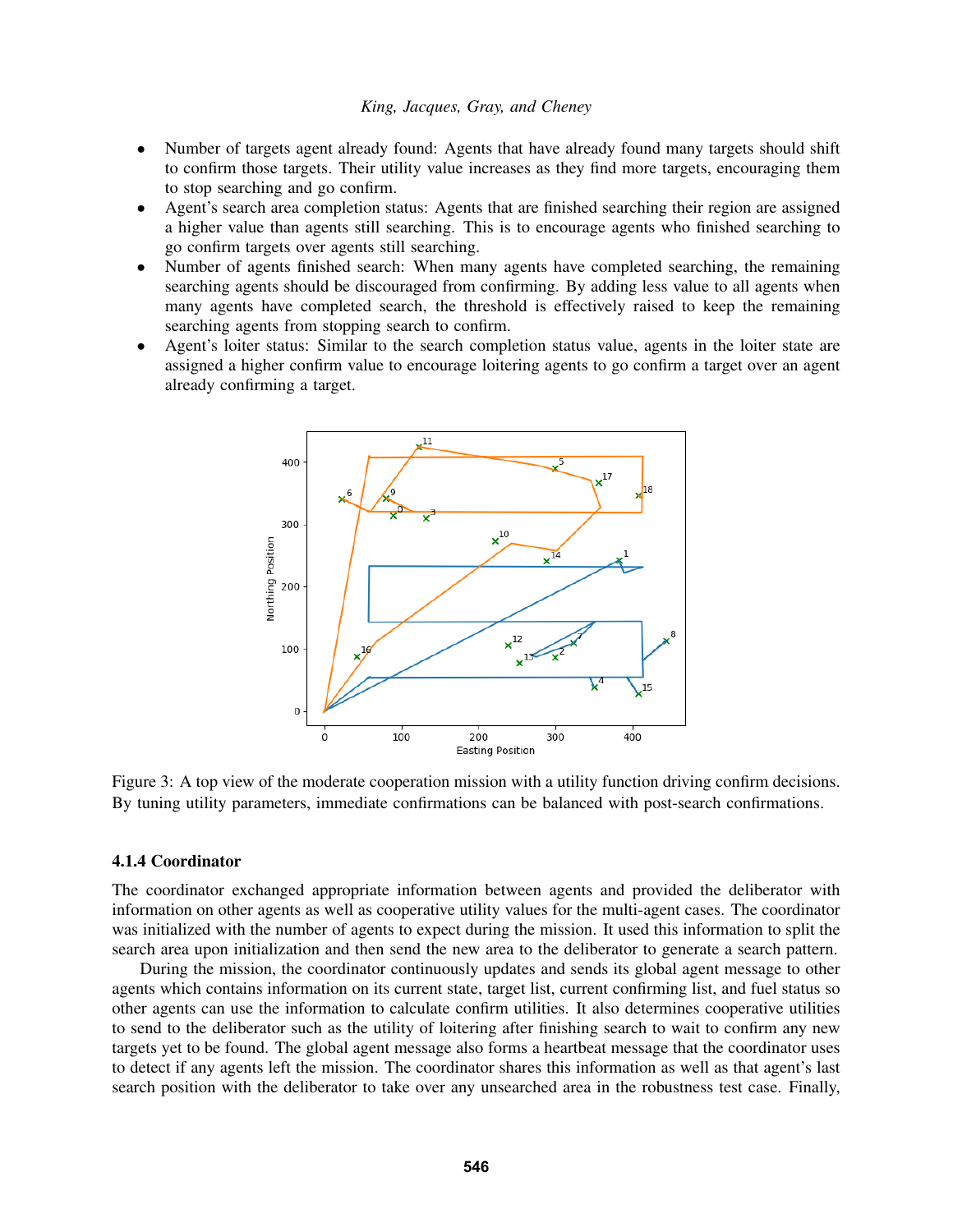the coordinator sends a target list compiled from the other agents, a list of targets currently being confirmed by other agents, and the calculated cooperation information to the deliberator.

#### 4.1.5 Perceptor

The perceptor module, shown in Figure [2,](#page-4-0) was the simplest of the five, as it only ran a target sensor algorithm upon the deliberator's request and returned a list of targets and their attributes after sensing. The perceptor was initialized with a list of targets, each having a true position and type. When the targets are sensed, the perceptor adds sense results to each target, such as sensed position, sense type, and sense mode, either search or confirm.

Each iteration the perceptor cross checks the agent's current position with the list of true target positions to determine if any targets are in the field of view. When a new target is in view, a number is pulled from a uniform, random distribution between zero and one. If this value is below the diagonal value of the confusion matrix, the target reading is recorded correctly; if not, the sensor incorrectly classified the target and a Type I or II error is assigned to the target. Sensed target location error was also assigned which scaled with distance. The perceptor then sent the updated target list to the coordinator and deliberator.

While truth data being included in the perceptor here is not conducive to live tests, the decision was made to package them together for this simulated perceptor. A perceptor used for live tests would simply swap this simulated perceptor for one that worked off of purely sensed data. This live test perceptor would ultimately hand out the same target list to the other autonomy layers but would use a sensor such as a camera with an object recognition algorithm to determine target positions and types.

#### 4.1.6 Simulator

A particle simulator and the Ardupilot Software in the Loop simulator are both available simulators within ASRA. SITL's higher fidelity model but longer run time had to be weighed against the faster running particle simulator. The particle simulator was the lighter weight option, as it started up and ran quickly but provided a low fidelity model. This simulator simply took in velocity commands and stepped the vehicle in that direction an amount based on the time step and velocity magnitude. This simulator does not include a vehicle dynamics model so it simulates a massless particle that can move in any direction. This provided a reasonable model of a small multi-rotor vehicle when driven by velocity commands because these vehicles can hover and move in any direction. This simulator lacked the effects of environmental factors such as wind or air density, so an analysis had to be performed to determine if the low fidelity impacted results.

The other simulator option was Ardupilot SITL, which simulates a UAS flight controller and vehicle by running flight controller firmware on a computer with simulated sensors. This allows autonomous systems to move from simulation to flight tests with minimal changes, as the interface with Ardupilot SITL and a physical flight controller is identical. Use of SITL comes at a cost of longer startup and simulation times as well as a more complicated interface with the simulator when compared to the particle simulator. Ardupilot SITL is also limited by the fact that it cannot initialize a vehicle in the air, and thus a complete startup sequence on the ground must be performed, just like real flight controllers. Additionally, because the flight controller firmware is designed to run at real time speed, Ardupilot SITL becomes unstable when running simulations faster than around five times real time.

The Ardupilot flight controller firmware uses the MAVLink messaging protocol to communicate with other devices, making it the communication method used by Ardupilot SITL. This means that to communicate with Ardupilot SITL, the action outputs of the behaviors must be converted to MAVLink messages. ASRA provides an interface layer module to perform this conversion. The action outputs are sent over LCM from the autonomy layer and are received by the Ardupilot Interface. This interface then reads the action from the LCM message, which is in the form of velocity commands, and creates and sends MAVLink messages with the same contents. The Ardupilot interface performs the same operation in the other direction,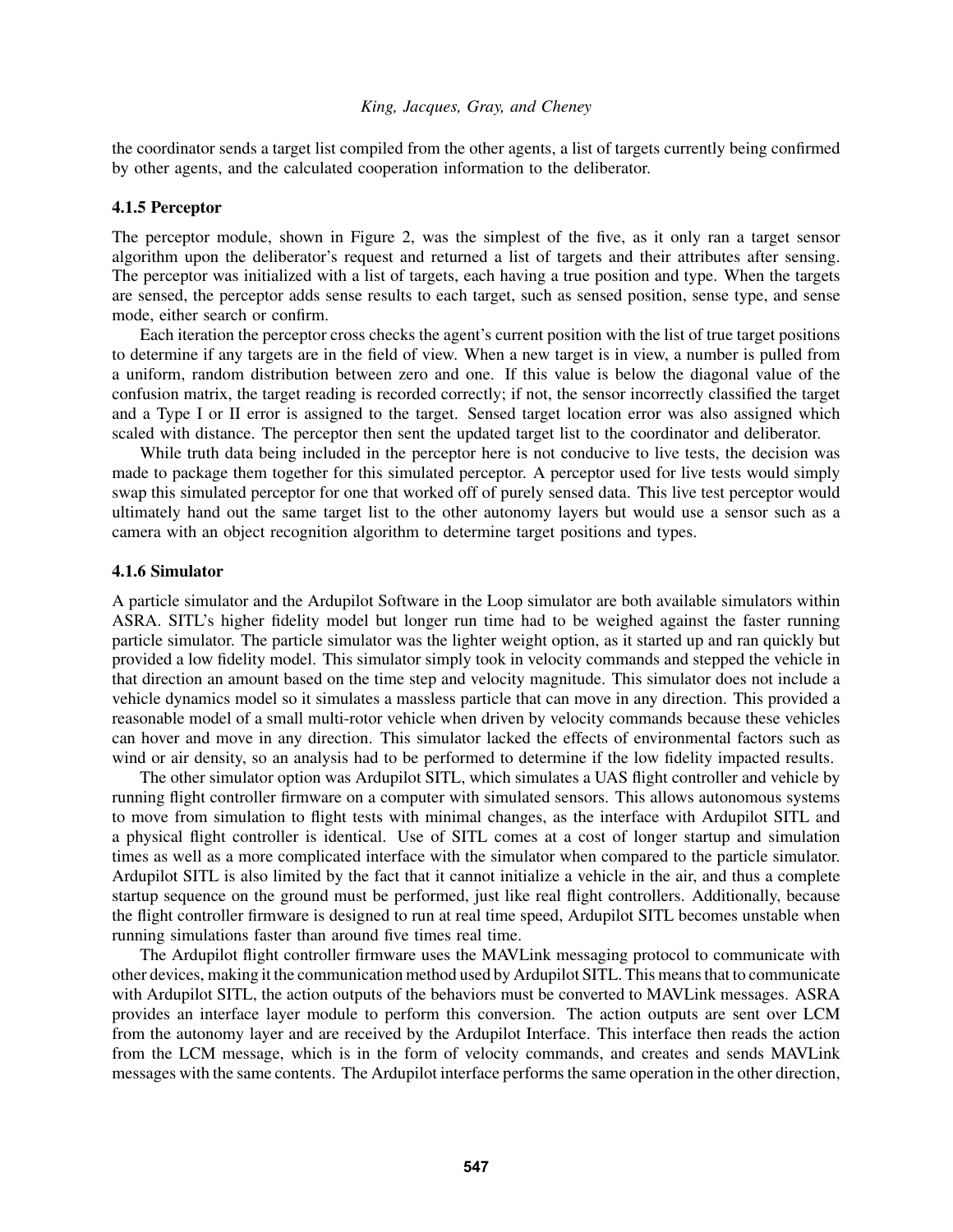converting simulator outputs such as position, battery level, and other sensor readings from MAVLink to LCM messages, sending the information to the autonomy layer.

Ardupilot SITL's higher fidelity model had to be tested against the faster executing particle simulator, so identical single agent scenarios were run in both simulators and compared. To make the two runs comparable, they were run with the same target positions and with perfect sensor accuracy to ensure the same targets were revisited in both cases. It was determined that the difference in scenario outputs was negligible. The difference in area covered was within 0.13%, but the main difference was the execution time. The particle simulator completed the simulation in 8 seconds while Ardupilot SITL took 8 minutes. The minimal difference in area covered was acceptable given the particle simulator's immense time savings and the relatively low fidelity required for this research. For these reasons, the particle simulator was chosen for the experiment runs. An example output of a single agent mission is given in Figure [4.](#page-8-0)



<span id="page-8-0"></span>Figure 4: A single agent mission showing the search altitude above the confirm altitude with targets below.

If Ardupilot SITL had been required for the experiment runs, there would still be value in using the particle simulator for development. This ASRA implementation was able to easily switch between both simulators by adjusting a single configuration file parameter. This quick switch conveniently provides the particle simulator's fast execution times for development and Ardupilot SITL's higher fidelity for analysis runs.

#### <span id="page-8-1"></span>4.2 Autonomy Testing

Using the requirements for autonomous systems listed by [Brooks \(1986\)](#page-11-9) and reactive control systems given in [Woolley and Peterson \(2009\),](#page-11-7) the following metrics of autonomy were selected to evaluate the system:

- Responsiveness: The amount of time the agent requires to respond to external stimuli. This is measured as the amount of time required to act on an objective plan (OP).
- Robustness: The degree to which the system can continue the mission using operable vehicles after a vehicle is forced offline due to a failure.
- **Perception Accuracy:** The impact of false perception on actions performed by the agent.

Additionally, the following response variables were used to evaluate the system's mission performance.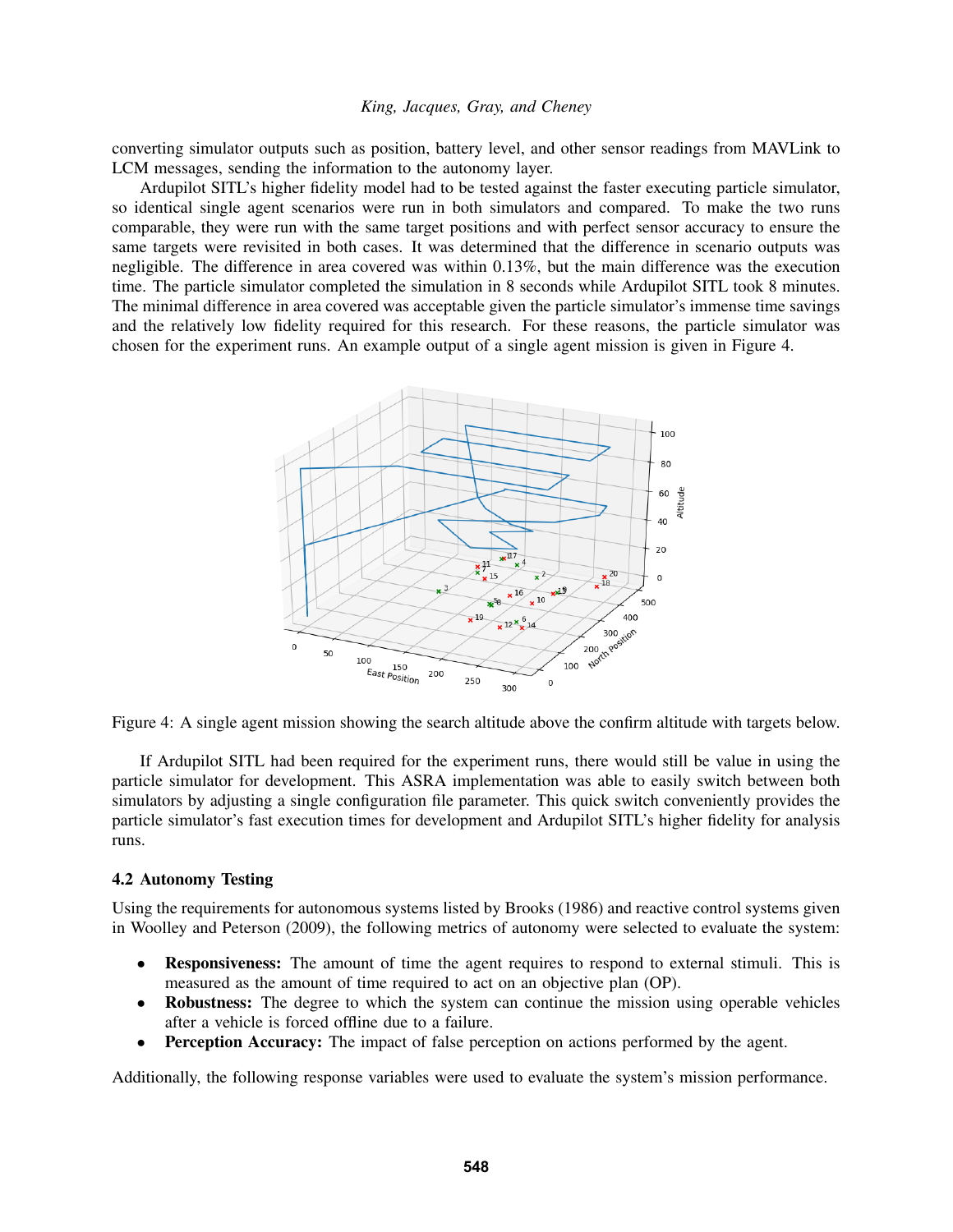- Percent Area Searched: The percent area evaluated by the agent out of total assigned area.
- **Mission Time:** The amount of time taken by the agent to finish the mission. This is the actual time to accomplish the mission which is a function of the total number of simulation iterations.
- **Percent Detected:** The percent of targets detected by the agent, both true and false.
- Percent Correct Detected: The percent of true targets detected by the agent.
- Type I Error Detected: The percent of targets detected as true that were in truth false.
- Type II Error Detected: The percent of targets detected as false that were in truth true.
- Percent Confirmed: The percent of all targets that were confirmed.
- Percent Correct Confirmed: The percent of correct confirmations out of possible confirmations.
- Type I Error Confirmed: The percent of targets confirmed as true that were in truth false.
- Type II Error Confirmed: The percent of targets confirmed as false that were in truth true.

The factors and their tested levels shown in Table [1](#page-9-0) were selected for the DOE to evaluate the system's mission performance. The DOE was conducted with multiple replicates for each cooperation level to estimate experimental error and to detect a lack of fit. Just two replicates were selected to minimize simulation and analysis time and proved appropriate as all response variables passed the multiple comparison statistical test. By running the factorial analysis across all four levels of cooperation and recording the response variables, a statistical model was created to predict the response variables based on Table 1's input parameters.

<span id="page-9-0"></span>

| Factor                   | High             | Low             |
|--------------------------|------------------|-----------------|
| Search Velocity          | $10 \text{ m/s}$ | $5 \text{ m/s}$ |
| Detect Real Probability  | 0.9              | 0.65            |
| Detect False Probability | 0.9              | 0.65            |
| Search Area Size         | 490,000 $m^2$    | 292,500 $m^2$   |
| N Real Targets           | 19               |                 |
| N False Targets          | 19               |                 |

Table 1: Factors and levels for the face centered cubic design of experiments.

These results provide two major insights on the system. The first allows researchers to predict response variables based on input parameters, the factors given in Table [1.](#page-9-0) This means the performance of the system can be predicted if the mission parameters are known. The second and perhaps more powerful insight is in finding the optimal configuration to maximize a given response variable. For example, we found that the moderate cooperation case minimized mission time, which was the expected result. Analysis such as these allow for system characterization across various mission environments, allowing users to determine optimum operating conditions for a given mission, based upon expected mission and vehicle parameters.

## 5 EVALUATION AND USE

### 5.1 Support for Test

LCM provided more than just messaging during the simulation. The LCM library's LCM Logger recorded all message traffic to a log file. The log files can then be played back to mimic the original traffic, or parsed for analysis. These logs provided all of the information necessary to calculate the metrics given in section [4.2.](#page-8-1) It was found that the messages and their contents required by the autonomy were sufficient for post analysis but adding additional test messages solely for testing would be a nominal task.

Using LCM logs meant that no changes to the system had to be made to capture all required information. Only an external logging tool had to be run during the simulation. This simplified the transition from development to test. We found that simply capturing all LCM message traffic resulted in large LCM log file sizes which lead to stability issues when recording across multiple unsupervised test runs. To reduce the file size, the simulator could be run at a larger step size, reducing the number of iterations required to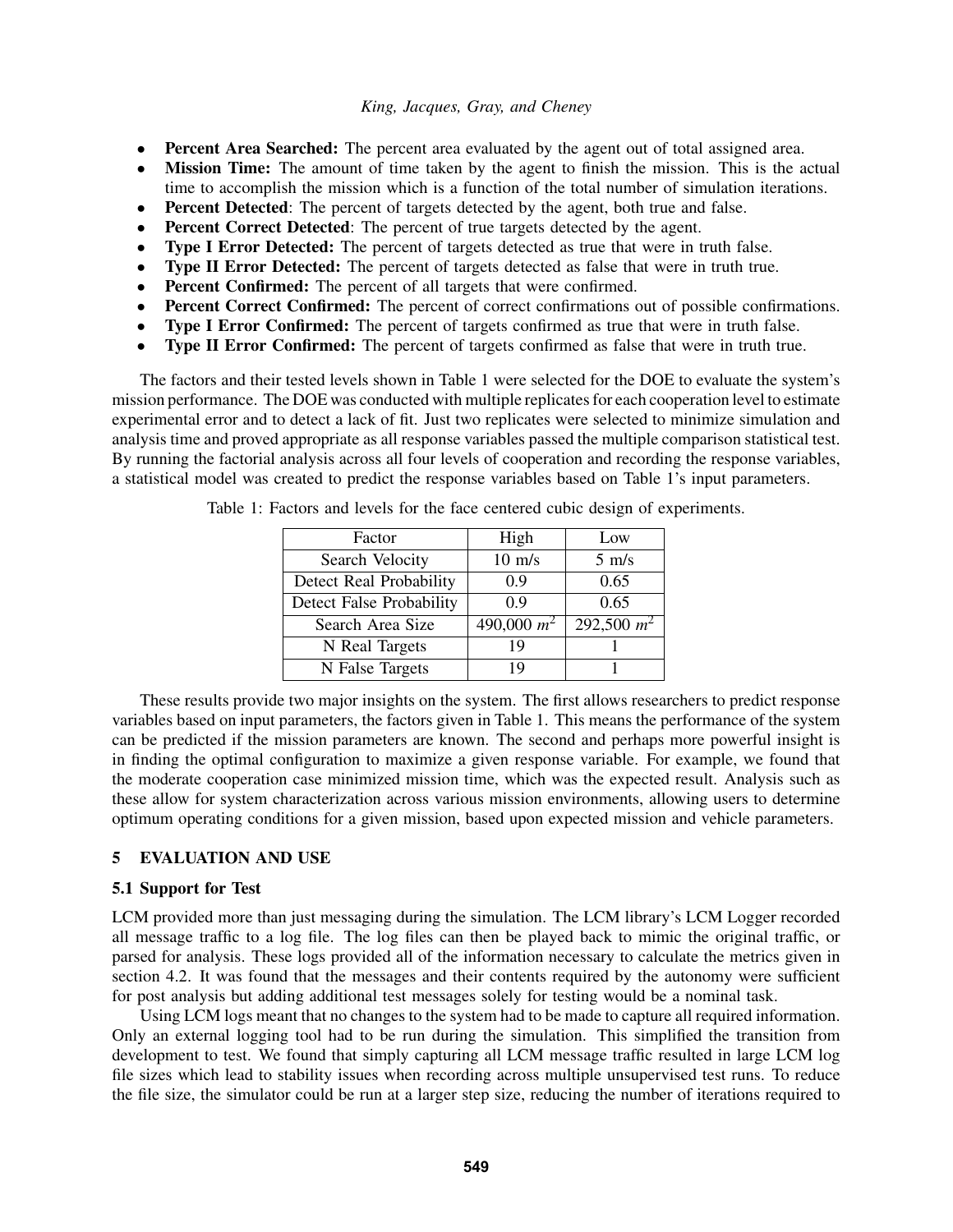complete the scenario, and thus the number of messages sent. To determine how the particle simulator step size affected fidelity and file size, identical missions were run at step sizes of 0.05, 0.1, and 0.3 seconds. The results shown in Table [2](#page-10-0) revealed that increasing the step size from 0.05 to 0.3 results in less than  $1\%$ change in area covered and 2.3% change in mission time, but over 80% reduction in file size, making the 0.3 step size the best choice to balance fidelity and file size, leading to reduced analysis times as well.

Table 2: Particle simulator step size test results show an 80% decrease in file size with a minimal impact on performance when increasing step size from 0.05 seconds to 0.3 seconds.

<span id="page-10-0"></span>

| <b>Measure</b>         | Step Size           |                            |                            |
|------------------------|---------------------|----------------------------|----------------------------|
|                        | 0.05 Seconds        | 0.1 Seconds                | 0.3 Seconds                |
| Percent Area Covered   | $62.21\%$           | $62.8\% + \Delta 0.11\%$   | $62.83\% + \Delta 0.99\%$  |
| <b>Mission Minutes</b> | $5.62 \text{ mins}$ | 5.67 mins $+\Delta 0.88\%$ | 5.75 mins $+\Delta 2.31\%$ |
| File Size (MB)         | 13.5 MB             | 6.8 MB $-\Delta 49.62\%$   | 2.3 MB $-\Delta 82.96\%$   |

The ASRA test module provides the ability to run automated tests which consist of automatically and efficiently running tests across all selected factor levels, capturing response data for every run, and performing analysis to provide results of system performance across the testing range. The automated testing code read the factor inputs from a table that defined the levels of each factor for all test runs of the face centered cubic factorial experiment design. These factors were then assigned to the agent and the mission was run. During the mission, the LCM message traffic was logged and upon mission completion, the log file was analyzed to calculate the autonomy metrics listed in Section [4.2.](#page-8-1) These metrics were saved to a results table and the next run was executed.

# 5.2 Use in Design and Operation

We have discussed how ASRA can provide a rapid development and test environment, but it also has applications once the system is fielded. ASRA's modularity enables components to be modified and upgraded in the field to achieve new mission sets or improve performance. For example, by selecting a different deliberator and perceptor at startup, the agent's mission could completely change from a search and confirm enemy targets mission to a search and rescue mission while using the same behavior library. Furthermore, any components can be upgraded to improve performance throughout the system's lifespan, and the modular design provides for seamless integration without affecting the rest of the system.

The most likely changes to be made to a system such as the UAS studied here, are sensor payloads, to include the use of heterogeneous sensors in cooperative agent scenarios. Various sensors can be modeled in ASRA, tested, and fielded without requiring major changes to the rest of the system, despite the fact that the system was not originally designed for that specific sensor. This enables autonomous systems to be flexible to new environments, missions, sensors, and upgrades.

### 6 CONCLUSIONS & FUTURE WORK

In this paper, we presented an implementation of the Autonomous Systems Reference Architecture and how it provides a streamlined development environment for autonomous systems from initial development, through simulation and test, and finally to field operation. ASRA provided an environment to develop the WAS mission autonomy, allowing for model and software component reuse to accelerate the development process. The coordinator effectively handled multi-agent interactions, successfully achieving a cooperative autonomous mission. ASRA's hardware interface allowed for the seamless transition from a low fidelity particle simulator to the Ardupilot Software in the Loop flight controller simulator, enabling a comparison to determine the appropriate simulator to use for the hundreds of DOE test runs.

The face centered cubic DOE test, run across the four cooperation levels, drew insights on mission performance. By building up prediction models, future missions can by improved by selecting an optimal